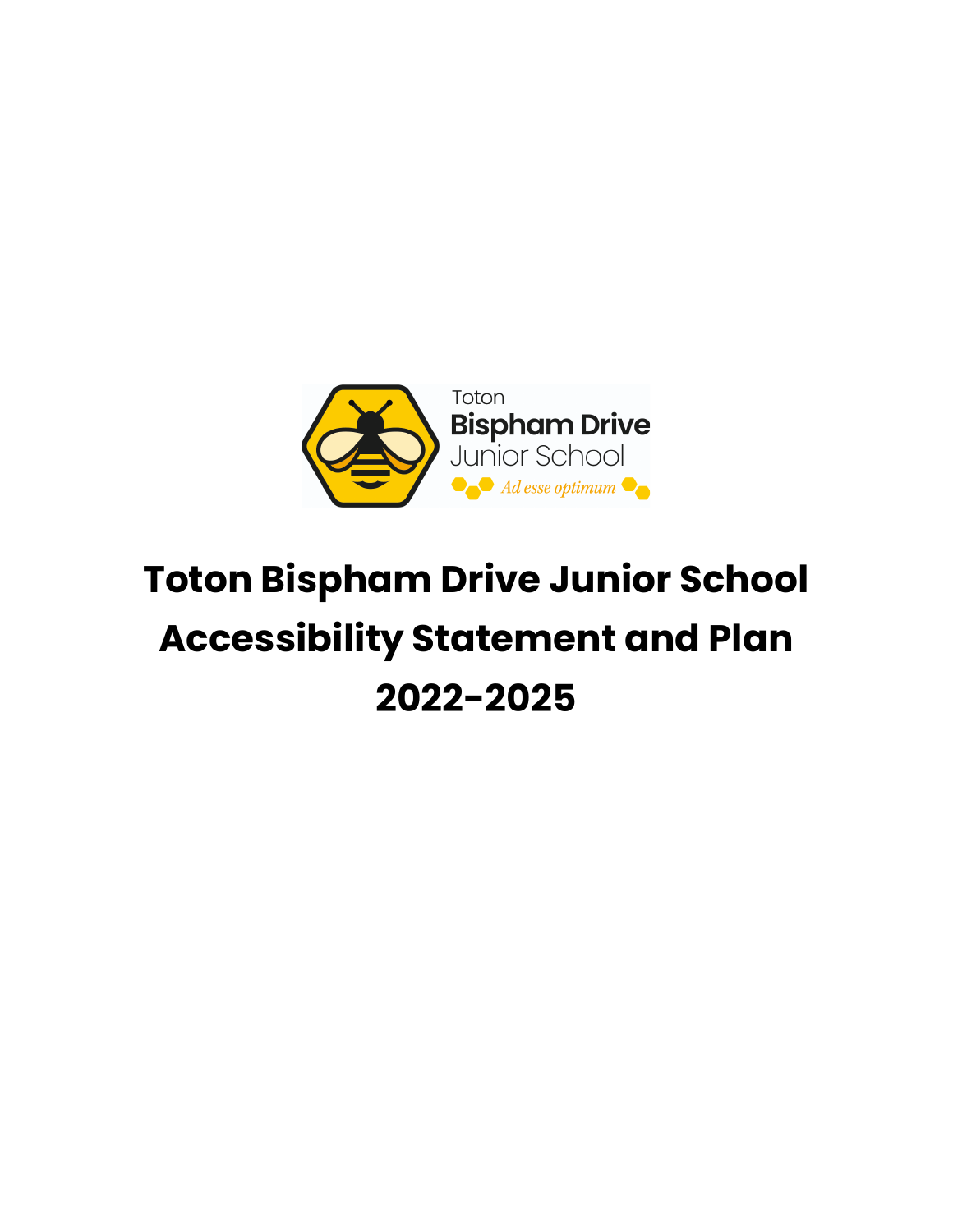#### **Legislative Compliance**

## **Vision Statement**

Under the Equality Act 2010 schools should have an Accessibility Plan. The Equality Act 2010 replaced all existing equality legislation, including the Disability Discrimination Act. The effect of the law is the same as in the past, meaning that "schools cannot unlawfully discriminate against pupils because of sex, race, disability, religion or belief and sexual orientation". According to the Equality Act 2010 a person has a disability if:

(a) He or she has a physical or mental impairment, and

(b) The impairment has a substantial and long-term adverse effect on his or her ability to carry out normal day-to-day activities.

The Accessibility Plan is listed as a statutory document of the Department for Education's guidance on statutory policies for schools. The Plan must be reviewed every three years and approved by the Governing Body.

The review process can be delegated to a committee of the Governing Body, an individual or the Head.

At Bispham Drive Junior School the Plan will be monitored by the headteacher and evaluated by the relevant Governors' committee. The current Plan will be appended to this document.

## **Access Audit**

Bispham Drive Junior School is a single story building. All classrooms, cloakrooms and toilets can be accessed by all pupils through adequate corridors and doors designed with the accessibility of all pupils in mind. Where modifications have been made to the building, consideration has been taken to accessibility such as the width of doorways. A disabled toilet is available. Wheelchair access is present throughout the school building. The school site (specifically the playground) is accessible through steps and ramps.

#### **Purpose of the Plan**

At Bispham Drive Junior School we are committed to providing a happy, caring and stimulating environment where children recognise and achieve their potential. Underpinned by our core values, our School motto reinforces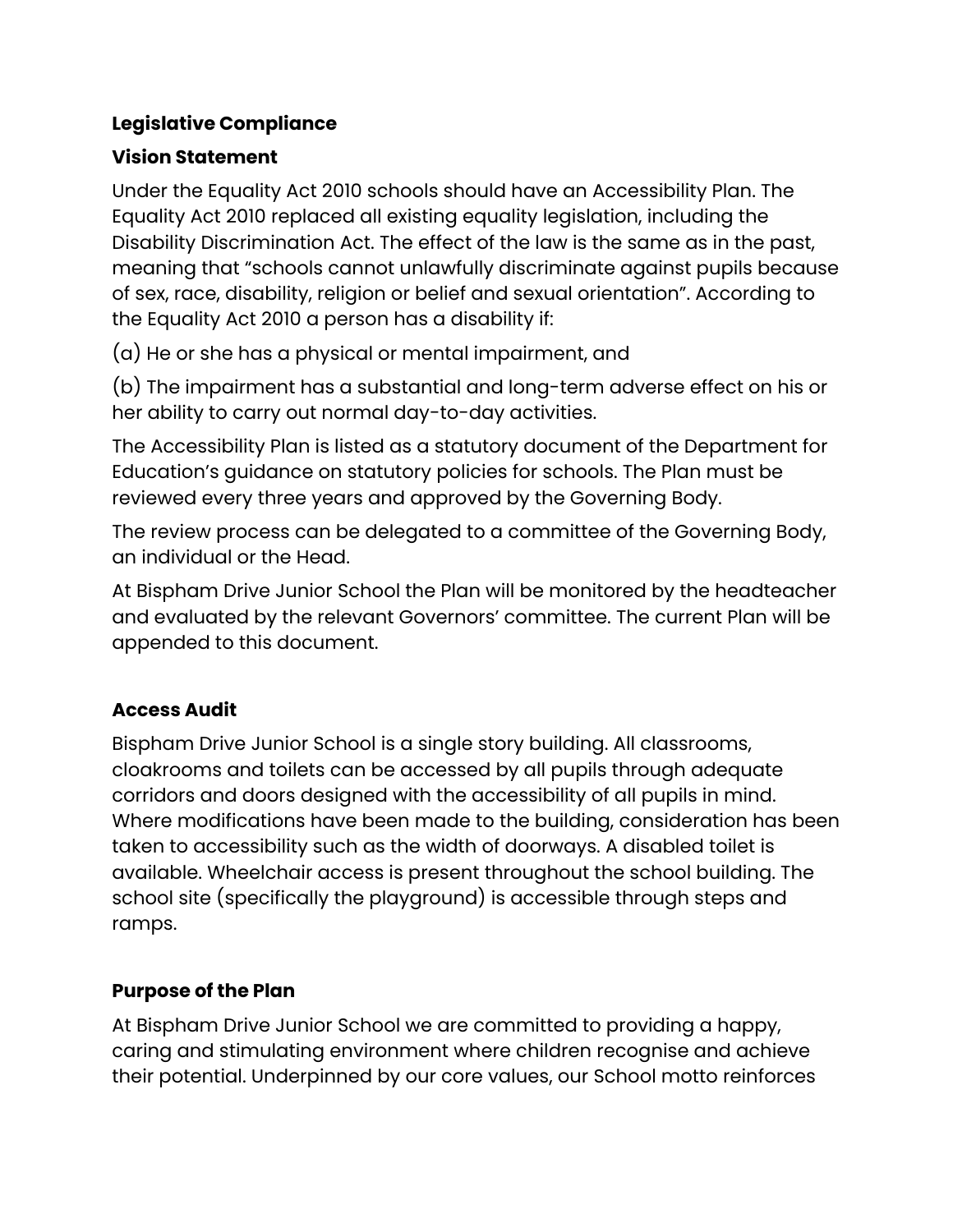the message that with belief and perseverance you can achieve anything.

The Bispham Drive Junior School Accessibility Plan has been developed and drawn up based upon information supplied by the Local Authority. The intention is to provide a projected plan for a three year period ahead of the next review date.

2. The Accessibility Plan complements and supports the school's activity under the Equality Act 2010 (and in particular Schedule 10 regarding Accessibility) ensuring we are compliant with that duty.

3. Bispham Drive Junior School is committed to providing an environment that enables full curriculum access that values and includes all pupils, staff, parents and visitors regardless of their education, physical, sensory, social, spiritual, emotional and cultural needs. We are committed to taking positive action in the spirit of the Equality Act 2010 with regard to disability and to developing a culture of inclusion, support and awareness within the school.

4. The Bispham Drive Junior School Accessibility Plan shows how access is to be improved for disabled pupils, staff and visitors to the school within a given timeframe and anticipating the need to make reasonable adjustments to accommodate their needs where practicable.

## **The Core Priorities within the Accessibility Plan**

We take advice, guidance and support needed to ensure we meet the needs of children and adults with disabilities or those who require alternative access arrangements permanently or for a fixed term.

## **Priority 1**

## **Curriculum**

Increase access to the curriculum for pupils with a disability as necessary to ensure that pupils with a disability are as equally prepared for life as are the able-bodied; this covers teaching and learning and the wider curriculum of the school such as participation in after-school clubs, leisure and cultural activities or schools visits – it also covers the provision of specialist or auxiliary aids and equipment, which may assist these pupils in accessing the curriculum.

## **Priority 2**

## **School Building and Site**

Improve and maintain access to the physical environment of the school,